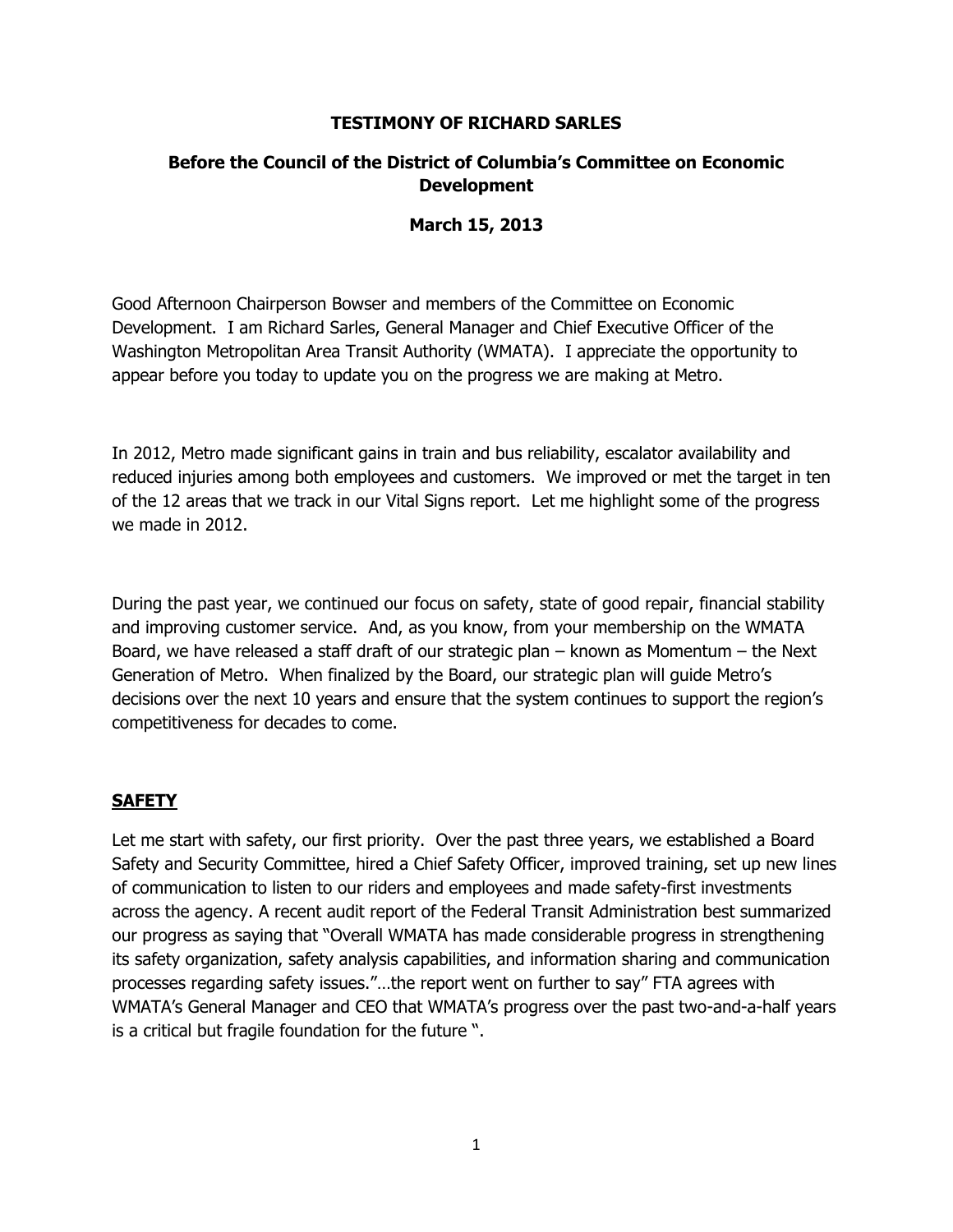Training is an integral component of Metro's safety program. One of the most important initiatives that protect our wayside employees is our roadway worker protection (RWP) safety training program. Since its inception, more than 8,500 Metro employees and contractors have been trained or recertified in the program.

Thanks to the commitment and focus of our workforce, employee and customer injuries declined last year. In 2012, customer injuries dropped 10 percent to a rate of less than two customer injuries per million trips. Most customer injuries are slips, trips and falls.

Employee injuries likewise declined, with 5.04 injuries per 200,000 hours worked. This was the second consecutive year of decreased employee injuries; the 2012 injury rate was five percent better than the target for the year.

Metro continued its focus on passenger safety. Crime on Metro remained low in 2012 as a result of crime-prevention strategies, data-driven deployment of officers and innovative policing tactics. Systemwide, Part I crimes against persons decreased by 3.3 percent from 2011 to 2012.

Like many other transit agencies, Metro has seen an increase in "snatch thefts" of smartphones, tablets and other high-value devices. In response, Metro began using "crime suppression teams," where undercover officers use decoy electronic devices. In 2012, a total of 149 Part I arrests were made as a result of the crime suppression team activity. We applaud the District of Columbia for advocating for new tools such as "bricking," where customers can contact their carriers to have a stolen electronic device remotely disabled.

And I want to take a moment to thank you Chairperson Bowser for your leadership and support for bus security. Your roundtable on bus security helped to facilitate a better working relationship with law enforcement and the affected communities.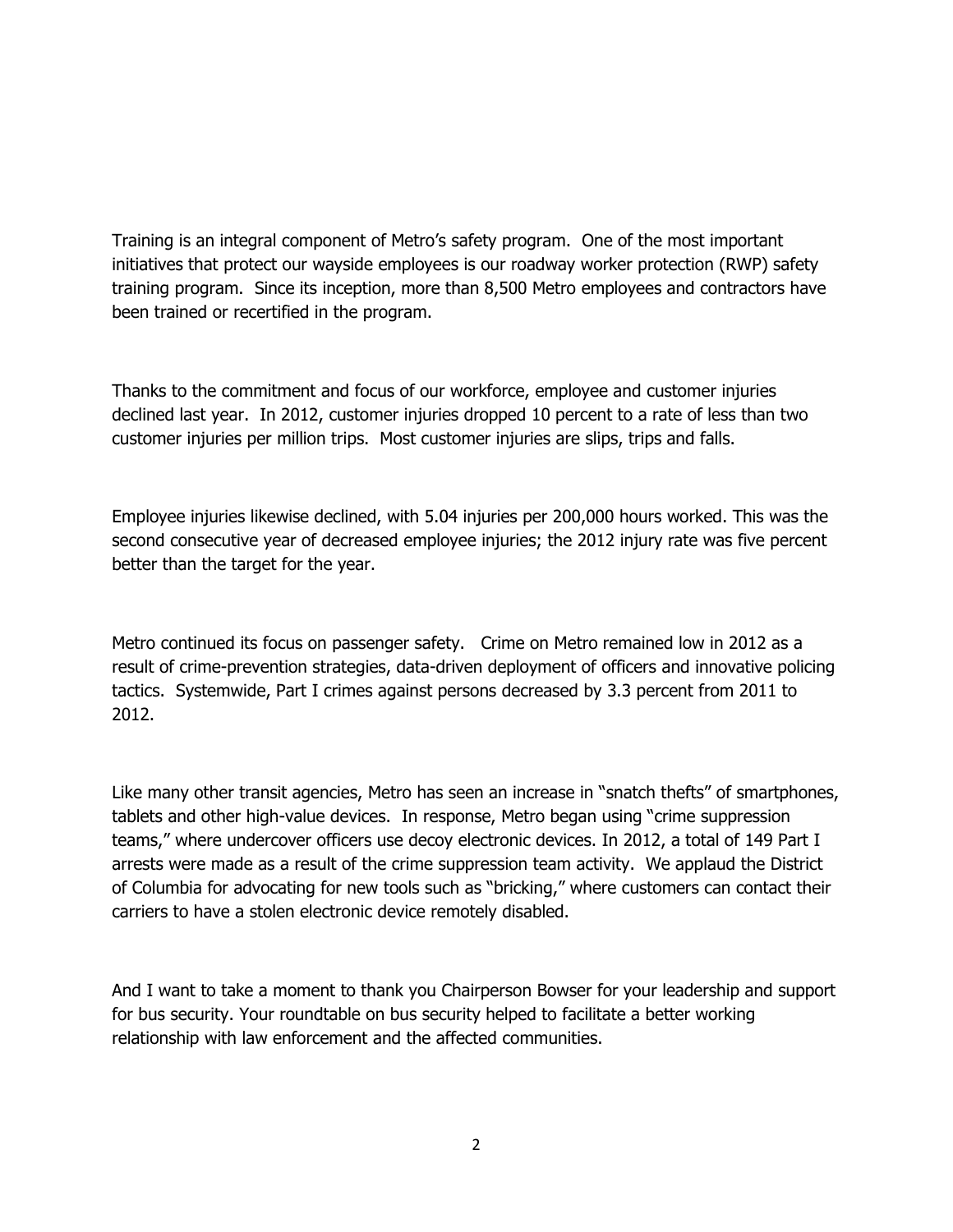In 2012, the Metro Transit Police (MTPD) began an aggressive recruitment campaign to hire officers. These new hires include 32 officers for Metrobus security and 26 additional officers to meet staffing requirements for the Silver Line.

# **ON-TIME PERFORMANCE**

We made significant gains in train and bus reliability and escalator availability. Both rail and bus on-time performance improved for two consecutive years.

To put that in perspective, trains traveling over the 106-mile Metrorail system make more than 20,000 station stops. In 2012, 91 percent of those stops occurred on time, providing reliable service to roughly 212 million customers. Unlike other transit agencies, Metro measures train and bus arrivals at every station and stop rather than terminals – a tough standard that is designed to reflect customers' experience.

Bus on-time performance improved 3% over the last two years. What this means is that 10 million more of our bus customers experienced a more reliable, on-time ride in 2012 compared to 2010. (See attached chart)

As you know through our Metro Forward campaign, we are intensively focused on improving our escalators. Availability has increased by five percent last year, an achievement made possible through aggressive maintenance, the addition of 18 new technicians, and the replacement and rehabilitation of 28 units last year.

# **CUSTOMER SERVICE**

Last year, Metro launched a new Customer Service Action Plan to improve the customer experience across the system – from improved announcements and signage, to easier payment options and customer service training for frontline employees. The plan was developed through extensive customer research. Key components of the plan include:

- Customer service training for frontline employees. As of last month, 105 rail supervisors and 558 station managers have completed training. And on the Bus side, 766 Bus operators have completed training and 369 bus operators have also received "train the trainer" instruction.
- Other components are the New electronic information flat screen displays in Metrorail stations
- Improvements in SmarTrip auto load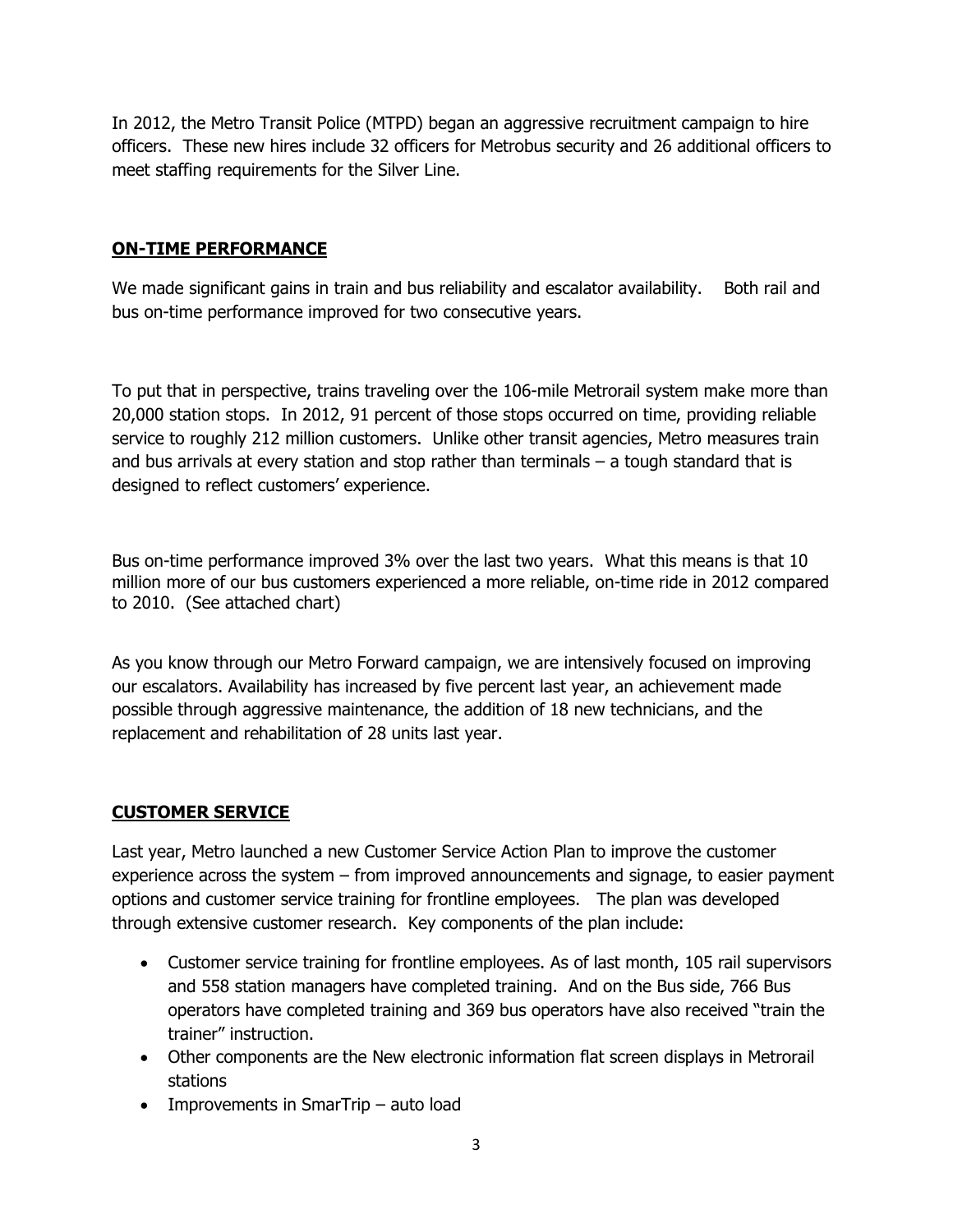- Upgrades to Metrorail stations- enhance lighting, remote temperature monitoring, escalator maintenance; and
- A new focus on security and youth behavior

An integral component of any customer service program is hearing what our customers are saying. Metro earned high marks in a recent Voice of the Customer survey. Customers feel safe, would recommend Metrobus and Metrorail, and like Metro's public information tools for travel planning. Highlights of the survey include:

- 87 percent of bus riders and 86 percent of rail riders rated high satisfaction with security
- 84 percent indicated a high satisfaction with bus service
- 80 percent indicated a high satisfaction with rail service
- 73 percent of rail riders were highly satisfied with station cleanliness, one of the highest scores among large transit agencies.

MetroAccess scored high marks in a separate survey of 400 paratransit customers. Nine of 10 MetroAccess customers said drivers were courteous, helpful and knowledgeable; and 95 percent gave high performance scores for safety.

While these marks are very good, we will continue to solicit feedback and focus on improving the customer experience.

# **Capital Rebuilding Effort**

Metro's major capital investments are showing results in the form of improved reliability on Metrobus and Metrorail, greater availability of escalators and improved safety. In FY2012, we invested \$ 770 million through our capital improvement program. Let me provide you with some examples of the work we have done:

- Over 200 new or rehabilitated buses have been put in service
- Over 21 miles of new running rail have been installed
- We've rehabilitated or replaced 45 escalators
- Escalator availability has now reached 90%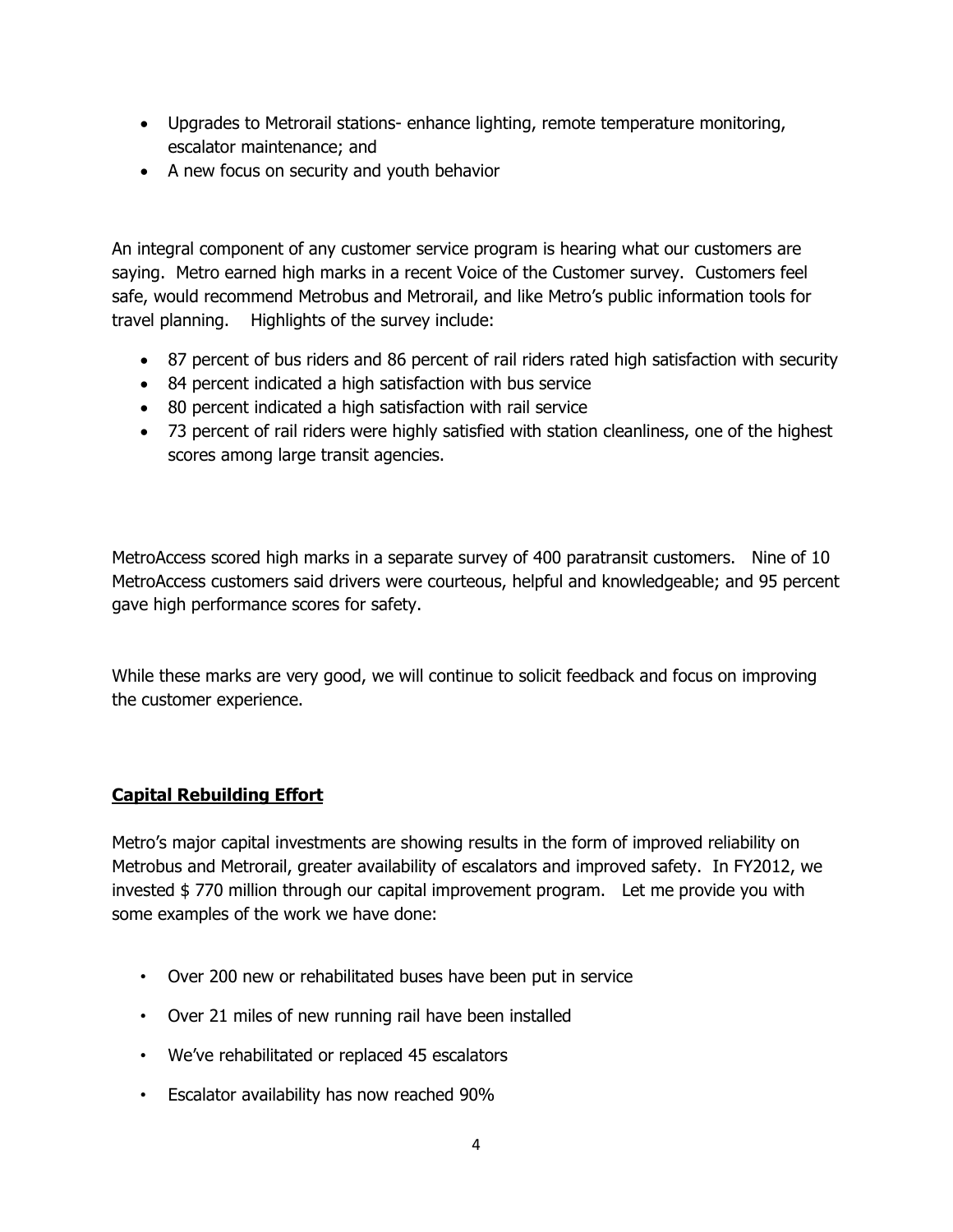- We have also rehabilitated station platforms
- Replaced 36 Guarded 8s, completing a major NTSB recommendation
- Have placed over 461 new MetroAccess vehicles in service
- And are continuing our work to replace the 1000 series railcars by building the new 7K rail cars

Let me also provide you with some examples of work we have completed in the District.

- Opened Shepherd Parkway bus Maintenance and Storage facility, a Leed Silver facility.
- Replacing or rehabilitating station platforms at Takoma, Minnesota Avenue and Ft. **Totten**
- Replaced three escalators at south entrance to Dupont Circle
- Installed public art at Farragut West Metrorail station
- Established pilot pay for parking with mobile devices at Ft. Totten
- Established the K9 Limited-Stop Metrobus route
- We initiated the following Service Planning/Corridor Studies:
	- $\circ$  14<sup>th</sup> Street Line (52,53,54)
	- o 80 Line (North Capitol)
	- o A Lines (Anacostia-Congress Heights)

This year, Metrobus service will improve in the District as a result of the following initiatives:

- New MetroExtra service on Martin Luther King Jr. Avenue Route A9
- New Saturday MetroExtra service on Georgia Avenue Route 79
- Route H6 Brookland-Ft. Totten Line will be routed to serve the new Shops at Dakota Crossing

In FY 2012, capital program delivery continued to improve, exceeding FY 2011 program delivery by 26 percent or nearly \$160 million. Capital program investments totaled \$770 million. This represents a delivery rate of 84 percent of the \$917 million forecasted in FY 2012.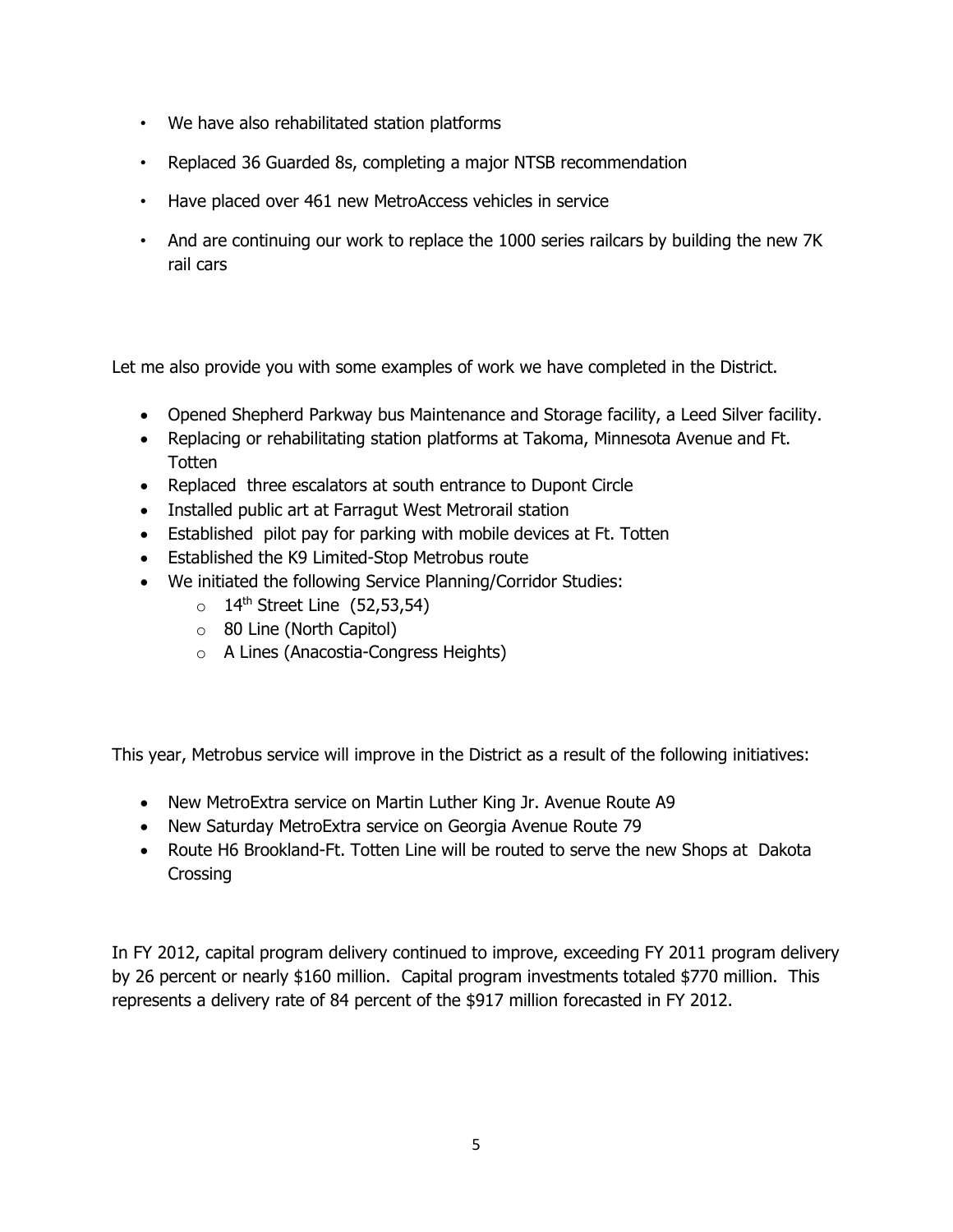Let me briefly touch on our operating budget results for Fiscal Year 2012. We ended the year with a \$28 million net favorable operating budget balance. Expenditures were \$30 million below budget, largely because of management efficiencies realized such as:

- lower expenses for MetroAccess service resulting from revised Board policy, eligibility and travel training initiatives that led to lower ridership
- lower fuel and energy costs; and
- successful initiation of a health care dependent audit reduced costs in FY2012.
- Actual rail ridership was slightly less than anticipated, causing revenue to fall short of projections by \$2 million. We have provided Council staff with detail on both our capital and operating budget results.

 $\bullet$ **WMATA's helps fuel the region's economic competitiveness** Today's system cannot meet the demand and growth coming to the region. Without an eye to the future of the Metro system – and how it might keep up with continued strong growth in the metropolitan area – the region's competitiveness itself may be at stake.

- Without Metro today, we would have to have spent \$4B on downtown parking (166 blocks of 5-story garages), built 1,000 lane miles of roads, endured 25% higher congestion today.
- The market tells the story for us. Over the last decade or so, when the region added hundreds of thousands of jobs, almost 15% of those jobs went to locations within ½ mile or ¼ mile (suburb v city) of Metrorail stations. That's a region that spans from Pennsylvania to West Virginia to the eastern shore, fitting one in eight jobs within half a percent of the land area.
- Property developers enjoy asset values that are 7 to 9% higher at MetroRail stations, and jurisdictions pay for thousands of teachers, firefighters, police officers, and other services using the tax revenue – additional tax revenue – that Metro makes possible.

# **THE FUTURE**

The Board of Directors and Management are charting a new course by drafting a strategic planthe first that has been developed with Metro Board leadership in over 10 years. It includes a new vision, mission and strategic goals to carry us into the future. Here are some examples are actions associated with the goals:

Build and maintain premier safety culture and system:

• Fully implement all National Transportation Safety Board recommendations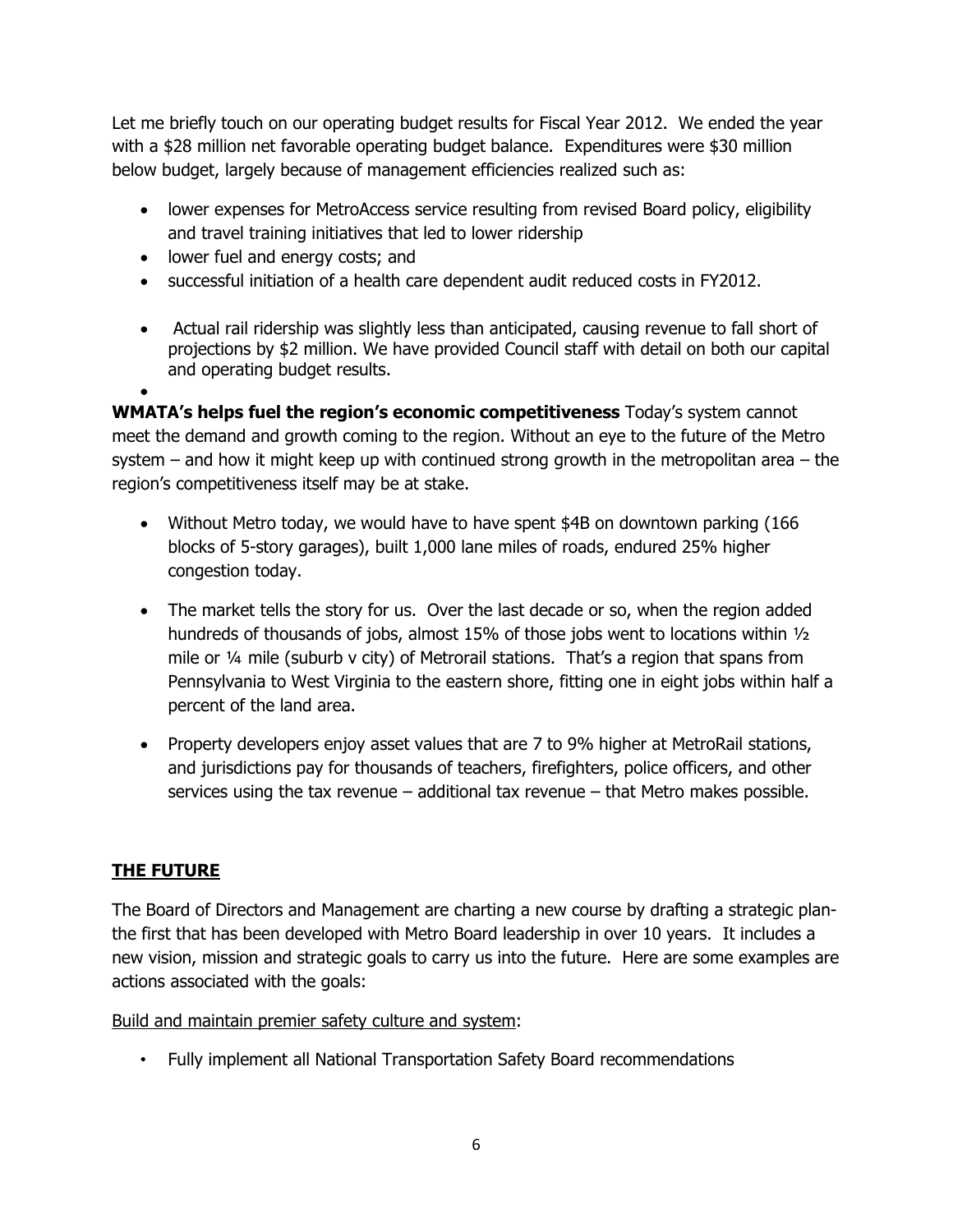• Make key station and pathway improvements to reduce congestion and crowding and improve safety

# Meet or exceed customer expectations:

- Continue escalator and elevator improvements
- Create a seamless fare system

# Improve regional mobility and connect communities

- Open Silver Line
- Work with jurisdictions to optimize access to Metro (i.e., driving/parking, biking, walking etc.) and ensure that all modes have safe, direct access pathways

### Ensure financial stability and invest in people and assets

- Sustain \$5B capital program and secure long-term funding
- Plan and program additional investments to meet capacity needs
- Over a 10-12 year period, an additional \$5-6B would fund:
	- 100% 8-car trains, including new rail cars, traction power upgrades and expanded rail yards
	- Full implementation of our bus Priority Corridor Network
	- Next generation of customer communications to aid trip planning and attract new customers
	- Improvements to transfer stations to meet capacity needs

### **Improve Capacity and Reduce Congestion in the Core**

In addition to the projects just mentioned, the draft strategic plan also highlights longer term needs including:

- Add new train tunnels through the core. Adding a 4th or 5th tunnel through downtown line would significantly increase the capacity and reliability of the system by means of a new tunnel and river crossing for the Blue Line that would keep it separate from the Orange and Silver Lines.
- Integrate Silver Line to Dulles
- Improve reverse commute to utilize existing capacity by influencing location of employment centers